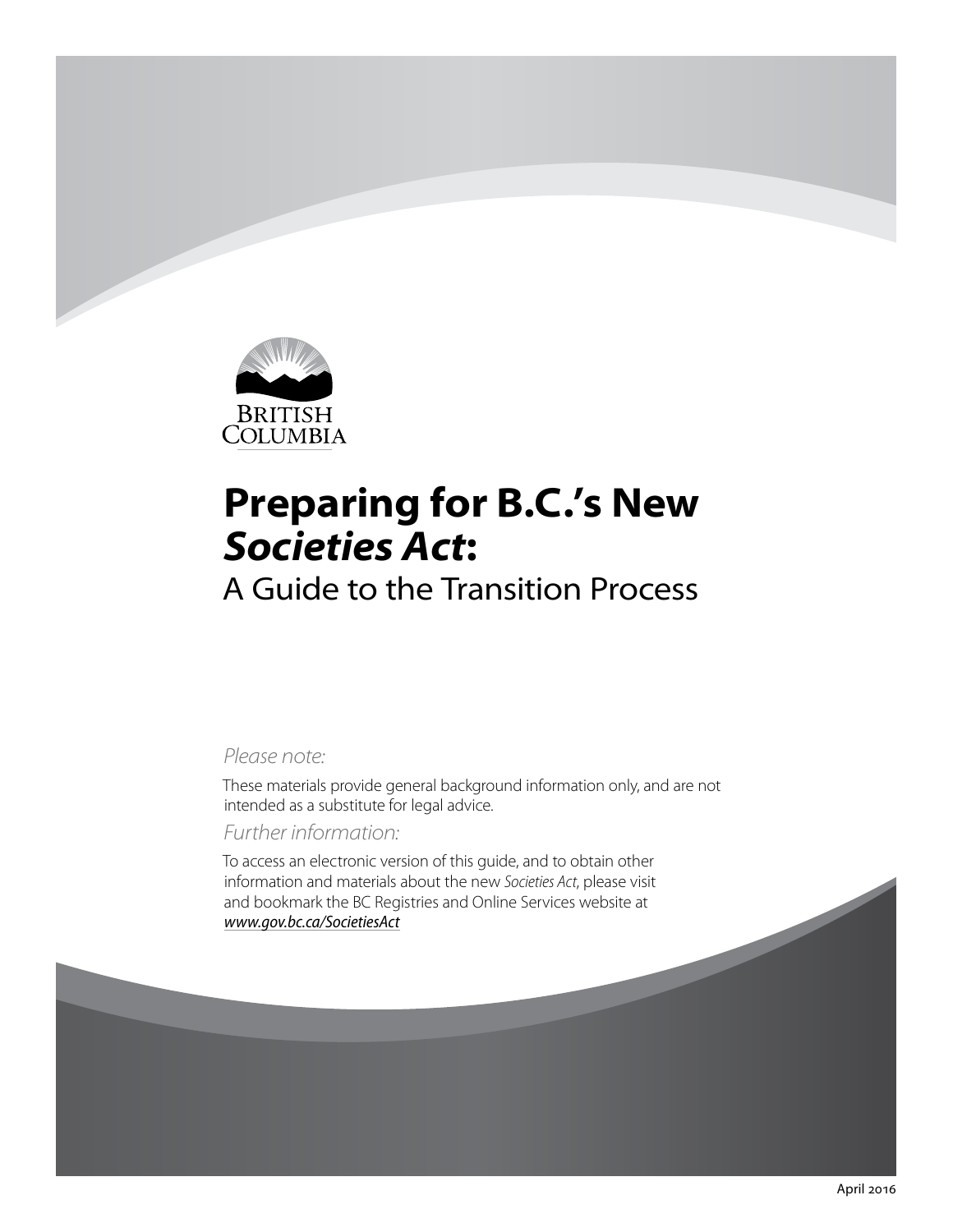## Preparing for the New *Societies Act*

The new *Societies Act* will come into effect on **Nov. 28, 2016**. In the two years following that date, every preexisting society will be required to "transition" to the new Act. This document sets out some basic information about the transition process and other matters that societies may wish to consider over the coming months.

## **The transition process**

It's easier than you may think. "Transitioning" requires a society to re-file, in electronic format, its current constitution and bylaws with the Corporate Registry. A few changes to the content of the constitution and bylaws may be required, as will be discussed below.

Societies *cannot* transition until the new Act comes into effect on Nov. 28, **2016**. They will then have two years, until Nov. 28, **2018**, to file their Transition Application. The Transition Application will be an online form provided by the Corporate Registry – paper filings will not be allowed.

Before filing its Transition Application, every society should take care of the following matters:

**1. Constitution:** The society should prepare a version of its constitution that consists of nothing but the society's existing name and purposes, word-for-word as they appear in the society's constitution on file with the Corporate Registry. Any provisions of the existing constitution other than name and purposes must be relocated to the society's bylaws, under #2 below.

The constitution should be in electronic format (such as a Word document). As part of its Transition Application, the purposes must be cut and pasted or typed directly into the online space provided in the Transition Application. Either way, the purposes must be exactly as they exist immediately before the Transition Application is filed. There will be no opportunity to change purposes as part of the Transition Application.

**2. Bylaws:** The society should prepare a complete set of bylaws consisting of the society's existing bylaws in consolidated form (that is, the society's original set of bylaws, updated to include any amendments to the original set that have been filed with the Corporate Registry). Like the constitution, the consolidated bylaws should be in electronic format (such as a Word document). As part of its Transition Application, the society will be required to upload its complete set of bylaws to the Corporate Registry database.

A society that has adopted by reference the set of bylaws in Schedule B of the current *Society Act* can find those bylaws in electronic format on the BC Registries and Online Services website (*[www.gov.bc.ca/SocietiesAct](http://www.gov.bc.ca/SocietiesAct)*). The society must, before transitioning, update these bylaws to include any amendments to them that have been filed by the society since the bylaws were adopted.

As of Aug. 29, 2016, societies will be able to order a transition package for \$40. The transition package will include a certified copy of the society's bylaws and constitution as filed with the Corporate Registry. These will not be in a consolidated form, but will consist of the original filings and any filed special resolutions amending them. It will then be up to the society itself to merge the documents into a complete, consolidated electronic version that can be uploaded to the Corporate Registry database.

Like the society's purposes, the bylaws must be word-for-word as they appear on file with the Corporate Registry. In addition, provisions of the society's existing constitution (other than its name and purposes) that were removed from the constitution under #1 must be added, without alteration, to the bylaws. Any unalterable provisions must be identified as having been "previously unalterable."

The following chart provides an example of how a society's constitution and bylaws are to be treated when the society transitions: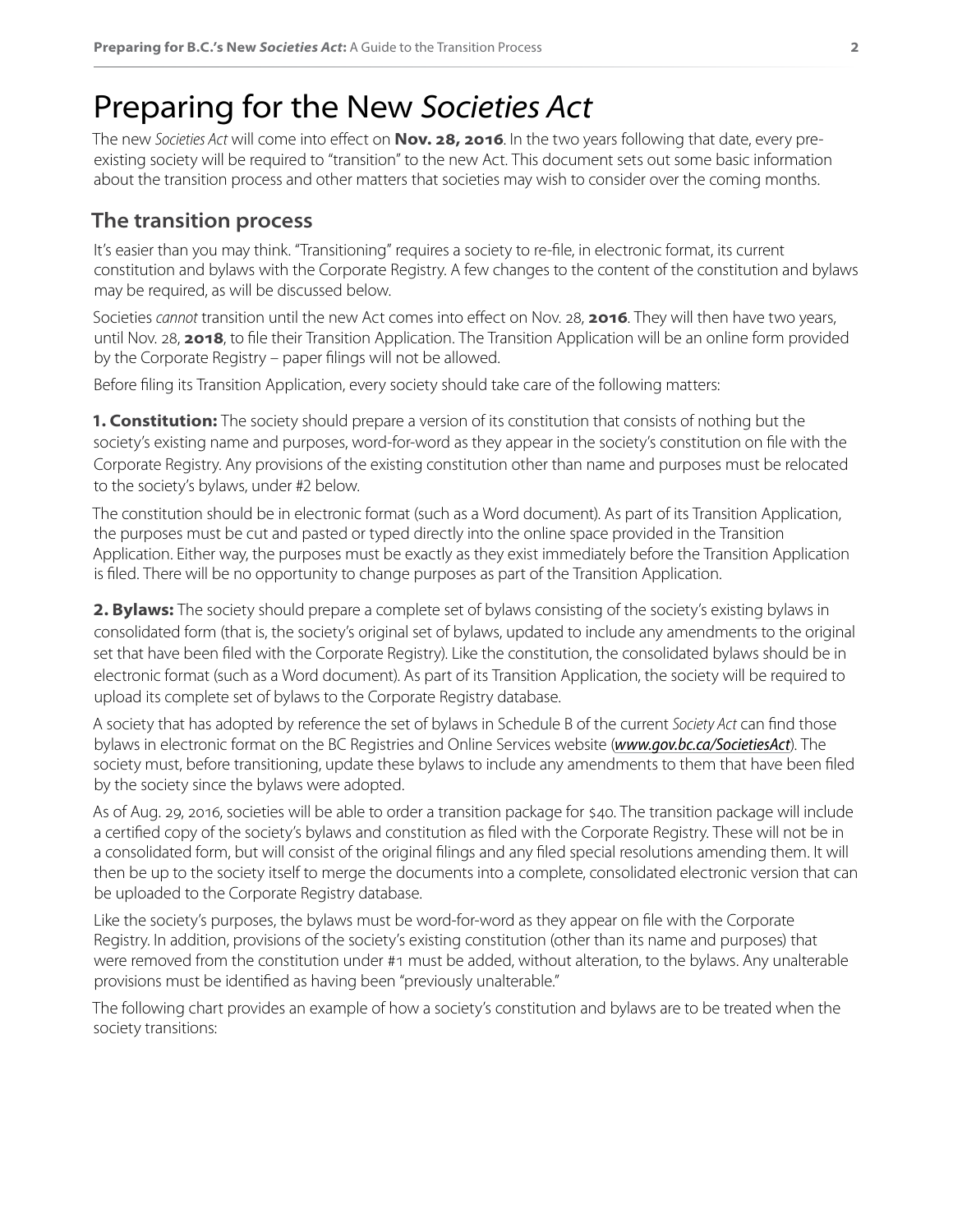|                     | <b>Before Transition</b>                                                                                                                                                                                     | <b>After Transition</b>                                                                                                                                                                                                  |
|---------------------|--------------------------------------------------------------------------------------------------------------------------------------------------------------------------------------------------------------|--------------------------------------------------------------------------------------------------------------------------------------------------------------------------------------------------------------------------|
| <b>Constitution</b> | The name of the society is Arbutus<br>Community Band.                                                                                                                                                        | The name of the society is Arbutus<br>Community Band.                                                                                                                                                                    |
|                     | The purposes of the society are<br>(a) to provide an opportunity for amateur<br>musicians to play together, and<br>(b) to make the band available for civic and<br>charitable functions.                     | The purposes of the society are<br>(a) to provide an opportunity for amateur<br>musicians to play together, and<br>(b) to make the band available for civic and<br>charitable functions.                                 |
|                     | No director shall be paid any remuneration for<br>services rendered to the society.                                                                                                                          |                                                                                                                                                                                                                          |
|                     | On winding up or dissolution of the band, any<br>assets that remain shall be distributed to a<br>charitable organization carrying on activities of a<br>similar nature. This provision shall be unalterable. |                                                                                                                                                                                                                          |
| <b>Bylaws</b>       | Bylaws of Arbutus Community Band                                                                                                                                                                             | Bylaws of Arbutus Community Band                                                                                                                                                                                         |
|                     | In these Bylaws, unless the context otherwise<br>$\mathbf{1}$<br>requires, "directors" means                                                                                                                 | In these Bylaws, unless the context otherwise<br>$\mathbf{1}$<br>requires, "directors" means                                                                                                                             |
|                     |                                                                                                                                                                                                              |                                                                                                                                                                                                                          |
|                     | 46 The society must use its seal in all<br>official correspondence.                                                                                                                                          | 46 The society must use its seal in all<br>official correspondence.                                                                                                                                                      |
|                     |                                                                                                                                                                                                              | 47 No director shall be paid any remuneration for<br>services rendered to the society.                                                                                                                                   |
|                     |                                                                                                                                                                                                              | 48 On winding up or dissolution of the band, any<br>assets that remain shall be distributed to a<br>charitable organization carrying on activities<br>of a similar nature. This provision was<br>previously unalterable. |

A society that reorganizes its constitution and bylaws, as shown above, in order to remove excess provisions from its constitution and place them in its bylaws, as well as to mark certain provisions as having been previously unalterable, does not need to have a general meeting and hold a vote in order to do this.

Instead of preparing a consolidated set of existing bylaws as described above, the society may wish to write a new set of bylaws (either partially new or completely new). A society could choose to use the Model Bylaws (available in electronic format at *[www.gov.bc.ca/SocietiesAct](http://www.gov.bc.ca/SocietiesAct)*), just as they are or with amendments, or could come up with an entirely new set, tailor-made to fit the needs of the society. Even if a society is generally satisfied with its existing bylaws, it may want to take this opportunity to clarify or refine just a few of the provisions.

A society that wishes to adopt new bylaws or to make changes to its bylaws must have the new/altered bylaws approved by means of a "special resolution" of its members. If the changes are approved before Nov. 28, 2016, a 3/4 vote is required; if the special resolution is passed on or after this date, it will ordinarily require only a 2/3 vote (unless the society's bylaws impose a higher threshold).

A society that adopts new bylaws on transition cannot change or delete any unalterable provisions that were in its constitution – these must still be added in, without alteration, to the new bylaws and identified as "previously unalterable." Once a society has transitioned, it can then alter previously unalterable provisions by complying with the new Act's bylaw amendment procedures. Some exceptions apply to designated government-related societies (see section 245 of the Act and section 18 of the Societies Regulation).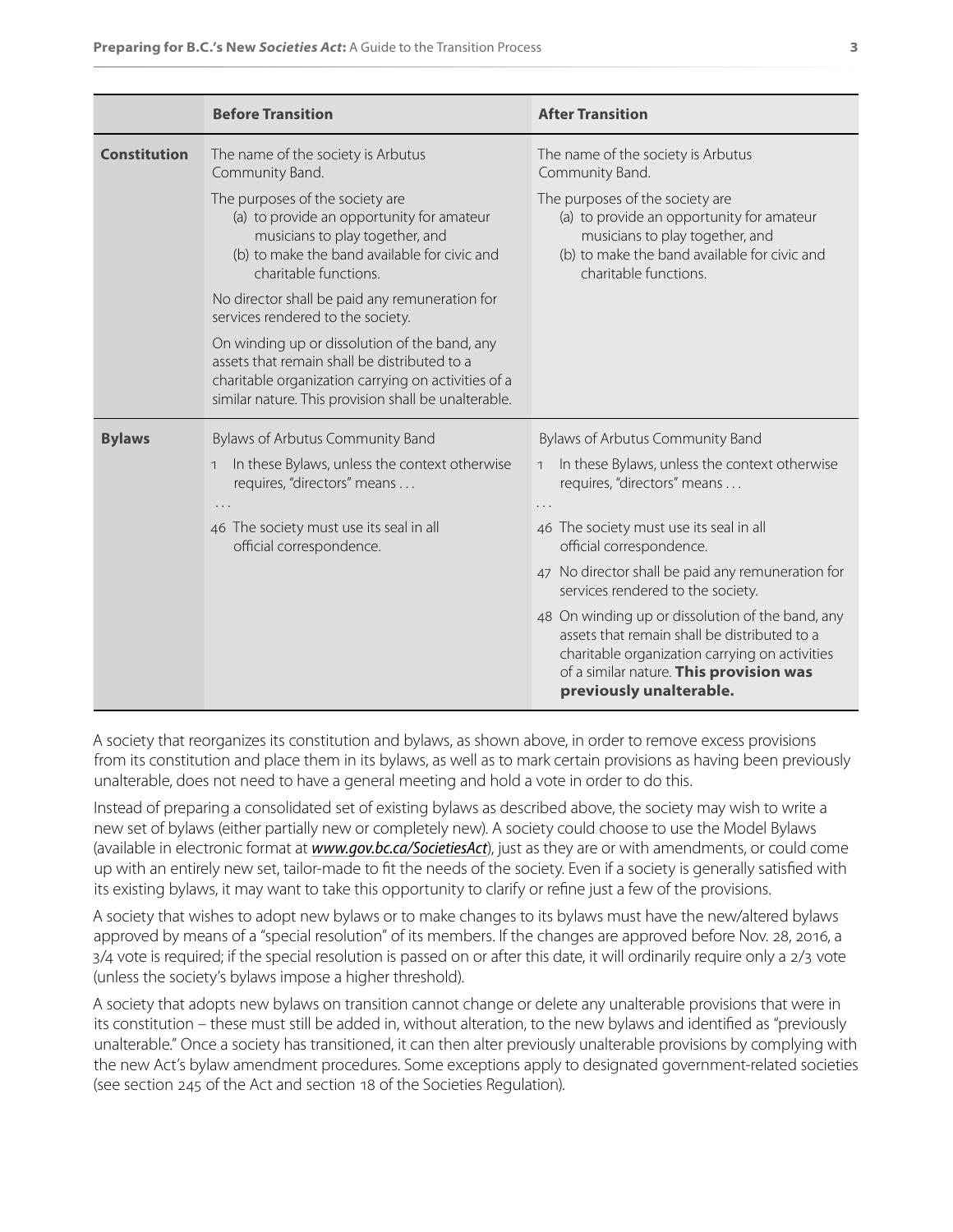**Reporting societies:** In the rare case where a society is a "reporting society" under the current Act, a short set of provisions will be required to be copied and included without alteration in the society's bylaws on transition. These Reporting Society Provisions (RSPs) contain special rules, such as the requirement to have an auditor. Once the RSPs have been included in a society's bylaws on transition, they can be altered like any other bylaw. Only about 1% of B.C.'s 27,000 societies are reporting societies, and most can expect to be notified of this status by the registrar by early November 2016. The RSPs, and further information about reporting societies, can be found on the BC Registries and Online Services website at *[www.gov.bc.ca/SocietiesAct](http://www.gov.bc.ca/SocietiesAct)*

In addition to the Constitution and Bylaws, there are two other matters a society must look after before transition:

**3. Statement of Directors and Registered Office:** Before transitioning, the society should ensure that the information on file with the Corporate Registry about its directors and registered office is up to date. The most current directors and registered office information on file with the Corporate Registry will be automatically included in the society's Transition Application. Therefore, to avoid having the society transition with incorrect director or registered office information, that information should be updated before transition. If this information is inaccurate at the time of transition, it will need to be changed by making a separate filing after the society's transition is completed.

**4. Annual Reports:** The transitioning society must be up to date in its annual report filings. A society that has outstanding annual reports will *not* be able to transition.

## **Member-funded or not?**

On transition, each pre-existing society will be asked whether it wishes to designate itself as a "member-funded society" by including a statement to that effect in its constitution. A member-funded society is a society that is funded primarily by its members to carry on activities for the benefit of its members. Common examples might include some sports clubs, golf courses and professional associations.

Member-funded societies are allowed to distribute assets to their members if the society winds up. As well, the *Societies Act* makes them subject to fewer accountability measures than other societies. For example, they need only have one director and are not required to make their financial information publicly available. The following chart summarizes the different rules applicable to member-funded societies as compared to other societies:

|                                                | <b>Member-funded societies</b>                                                                          | <b>Other societies</b>                                                                                                                              |
|------------------------------------------------|---------------------------------------------------------------------------------------------------------|-----------------------------------------------------------------------------------------------------------------------------------------------------|
| <b>Distribution of assets</b><br>on winding up | No restrictions – assets could go to<br>members                                                         | Assets can only be distributed to certain entities<br>(e.g. non-member-funded societies, registered<br>charities or community service cooperatives) |
| <b>Number of directors</b>                     | One director is sufficient – no residency<br>requirements                                               | At least three, one of whom is ordinarily resident<br>in $B.C.$                                                                                     |
| <b>Composition of board</b><br>of directors    | No restrictions on number of board<br>members who are employed by or<br>under contract with the society | Majority of board must not be employed by or be<br>under contract with the society                                                                  |
| <b>Financial statements</b>                    | No public right to copies                                                                               | Public has right to obtain copies                                                                                                                   |
| Disclosure of<br>remuneration                  | No disclosure of remuneration required                                                                  | Financial statements must set out remuneration<br>paid to directors and to highly paid employees/<br>contractors                                    |
| <b>Conversion to</b><br>company                | Can convert                                                                                             | Not possible                                                                                                                                        |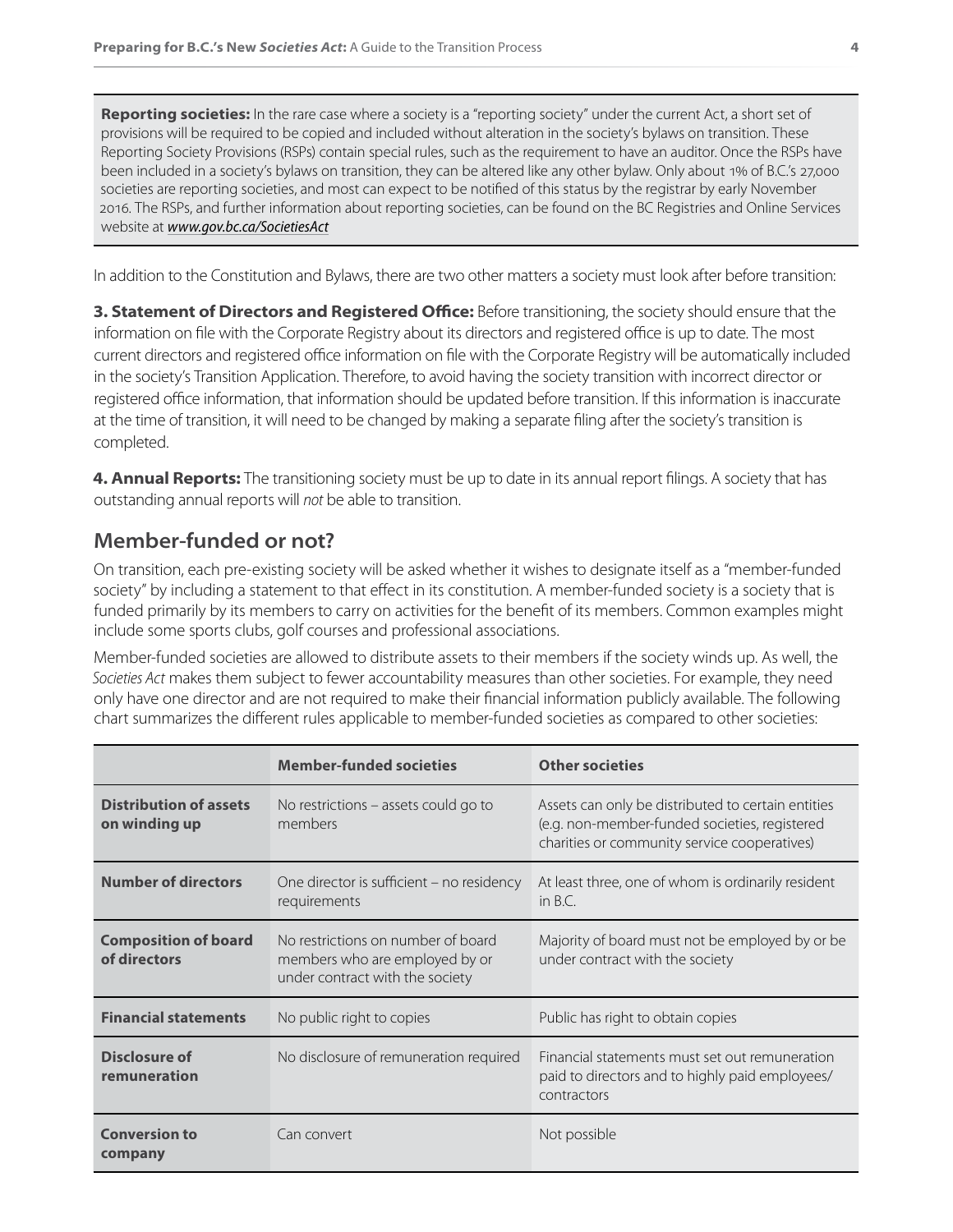A society cannot be a member-funded society if it is a registered charity or another type specifically prohibited from being one, such as a student society, hospital or independent school (see section 191(2)(b)-(f) of the Act and section 13 of the Societies Regulation).

As well, a society cannot be a member-funded society if it receives public donations or government funding above a certain threshold. A society that wishes to determine whether it is precluded from becoming a memberfunded society under this test should carefully read sections 190 and 191(2)(a) of the Act and section 12 of the Societies Regulation, and then perform the necessary calculations. The chart below gives an example of this.

### **Does my society receive too much in public donations or government funding to be a member-funded society?**

A society that wishes to determine whether it is eligible to be a member-funded society under the section 191(2)(a) test should follow these steps: **First,** identify the relevant period. The relevant period is the two financial years immediately preceding the current financial year. For example, if a society's financial year runs from January 1 to December 31, the relevant period would be from Jan. 1, 2014 to Dec. 31, 2015 (assuming that 2016 is the current financial year). **Second,** determine the total dollar amount of public donations and government funding (combined) that the society received in the relevant period. If this amount is \$20,000 or less, the society is not prohibited from being a member-funded society under this test. **Third,** if the dollar amount of public donations and government funding received in the relevant period is more than \$20,000, the society must determine what percentage of its gross income for the relevant period is represented by this dollar amount. If the amount received is equal to or less than 10% of the society's gross income, the society is not prohibited from being a member-funded society under this test.

#### **This chart summarizes this information:**

| Amount of public donations<br>plus government funding<br>received during relevant<br>(two-year) period = $\zeta$ ____ | If $\frac{1}{2}$ is \$20,000 or less,<br>society can be member-<br>funded society | If $\sinh(1 + \sinh(1))$ is more than<br>\$20,000, but is 10% or less of<br>the society's gross income<br>for that period, the society<br>can be member-funded<br>society | If s is more than<br>\$20,000, and is more than<br>10% of the society's gross<br>income for that period,<br>the society CANNOT be<br>member-funded society |
|-----------------------------------------------------------------------------------------------------------------------|-----------------------------------------------------------------------------------|---------------------------------------------------------------------------------------------------------------------------------------------------------------------------|------------------------------------------------------------------------------------------------------------------------------------------------------------|
|-----------------------------------------------------------------------------------------------------------------------|-----------------------------------------------------------------------------------|---------------------------------------------------------------------------------------------------------------------------------------------------------------------------|------------------------------------------------------------------------------------------------------------------------------------------------------------|

In other words, a society that receives \$20,000 or less over two years is not prohibited from being a member-funded society under the 191(2)(a) test. A society that receives more than \$20,000 is only prohibited if this amount constitutes a significant proportion (more than 10%) of the society's gross income.

#### **Here are some examples:**

Society 1 received government funding of \$19,000 over the relevant two-year period. The society's gross income for the two-year period was \$26,000. Even though the society's income is largely comprised of government funding, the society received \$20,000 or less in funding over the relevant period. The society is not prohibited from being a memberfunded society.

Society 2 received public donations of \$496,000 over the relevant two-year period. The society's gross income for the two-year period was \$5 million. Even though the society received a significant amount of public money, that amount was 10% or less of its gross income. The society is not prohibited from being a member-funded society.

Society 3 received public donations of just over \$24,000 over the relevant two-year period. The society's gross income for the two-year period was \$100,000. The society is prohibited from being a member-funded society – it received more than \$20,000 over the relevant period, and that amount constituted more than 10% of its gross income.

Becoming a member-funded society is a significant choice that needs to be authorized by a special resolution of the members. Even societies that are technically eligible to be member-funded societies may choose not to do so. Because the Act allows member-funded societies to distribute their assets to their members on winding up, these societies could be disqualified from receiving benefits, such as certain types of government funding, that other societies subject to the dissolution "asset lock" might be eligible for.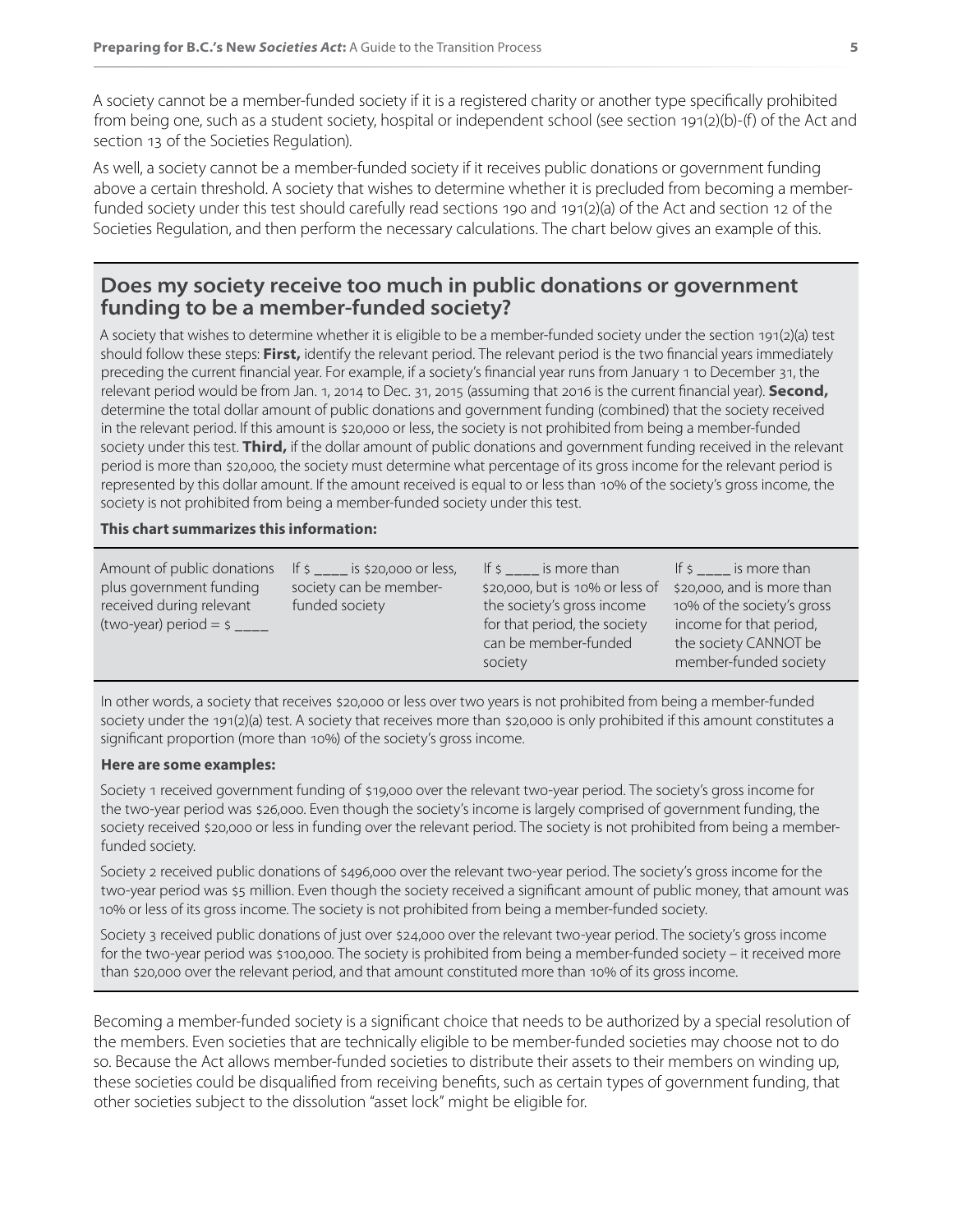If an eligible society wishes to be a member-funded society, it should indicate this choice on its Transition Application. Adopting member-funded society status after transition will require a court order.

If you have any doubt about whether your society can or should become a member-funded society, you should seek legal advice before transitioning.

## **Optional bylaw amendments**

In addition to various bylaws that a society may ultimately want to adopt in order to take advantage of the new Act's flexibility (e.g. regarding types of memberships, location of meetings, methods of giving notice), there are a few amendments that may be useful to make in the shorter term.

Some societies may have bylaws that do not work well with the provisions of the new *Societies Act*. For example, a society may have a bylaw that restricts members' access to certain corporate records in a way that is no longer allowed under the new Act. A bylaw that conflicts with the Act or regulations is simply ineffective. However, to avoid confusion, a society may wish to review and update its bylaws to ensure such conflicts are removed.

Certain provisions of the new Act are intended to protect members by ensuring there is clear authority, set out in a society's bylaws, for certain practices and procedures. For example, a society that wants to allow voting by proxy at members' meetings should ensure its bylaws provide authorization for this – otherwise, proxy voting will not be permitted once the new Act comes into force.

Finally, several provisions in the new Act are intended to remove restrictions and provide more flexibility for societies. Some societies may not want this new flexibility and would prefer to carry on as they have in the past. In some cases, they can do this by passing bylaws that carry forward restrictions from the current *Society Act* that they wish to maintain. For example, societies may wish to pass a bylaw to restrict the powers of directors to borrow money on behalf of the society, or to maintain a higher than 2/3 vote for some (or all) bylaw amendments.

## **When can bylaw changes be made?**

Societies will have several opportunities to amend their bylaws (or replace them entirely) in order to remove inconsistencies, impose restrictions and provide authorizations. Here are the options:

- 1. Amend bylaws before new Act comes into force (before Nov. 28, 2016)
	- requires special resolution  $-3/4$  vote
	- requires separate filing of special resolution (under current *Society Act*) and \$50 fee

**Note:** Once the new Act comes into force on Nov. 28, 2016, a society will be unable to amend its bylaws until it transitions.

- 2. Amend bylaws on transition (on or after Nov. 28, 2016)
	- requires special resolution 2/3 vote (unless higher threshold expressly set out in bylaws) or 3/4 vote if special resolution was passed before Nov. 28, 2016
	- can be done as part of the Transition Application no separate filing or fee is involved
- 3. Amend bylaws after transition
	- requires special resolution  $-2/3$  vote (unless higher threshold expressly set out in bylaws)
	- requires separate filing (bylaw alteration application) and \$50 fee

The following table sets out the major policy changes in the new Act and identifies possible bylaw amendments the society may wish to consider in order to maintain the status quo or otherwise modify the application of new provisions.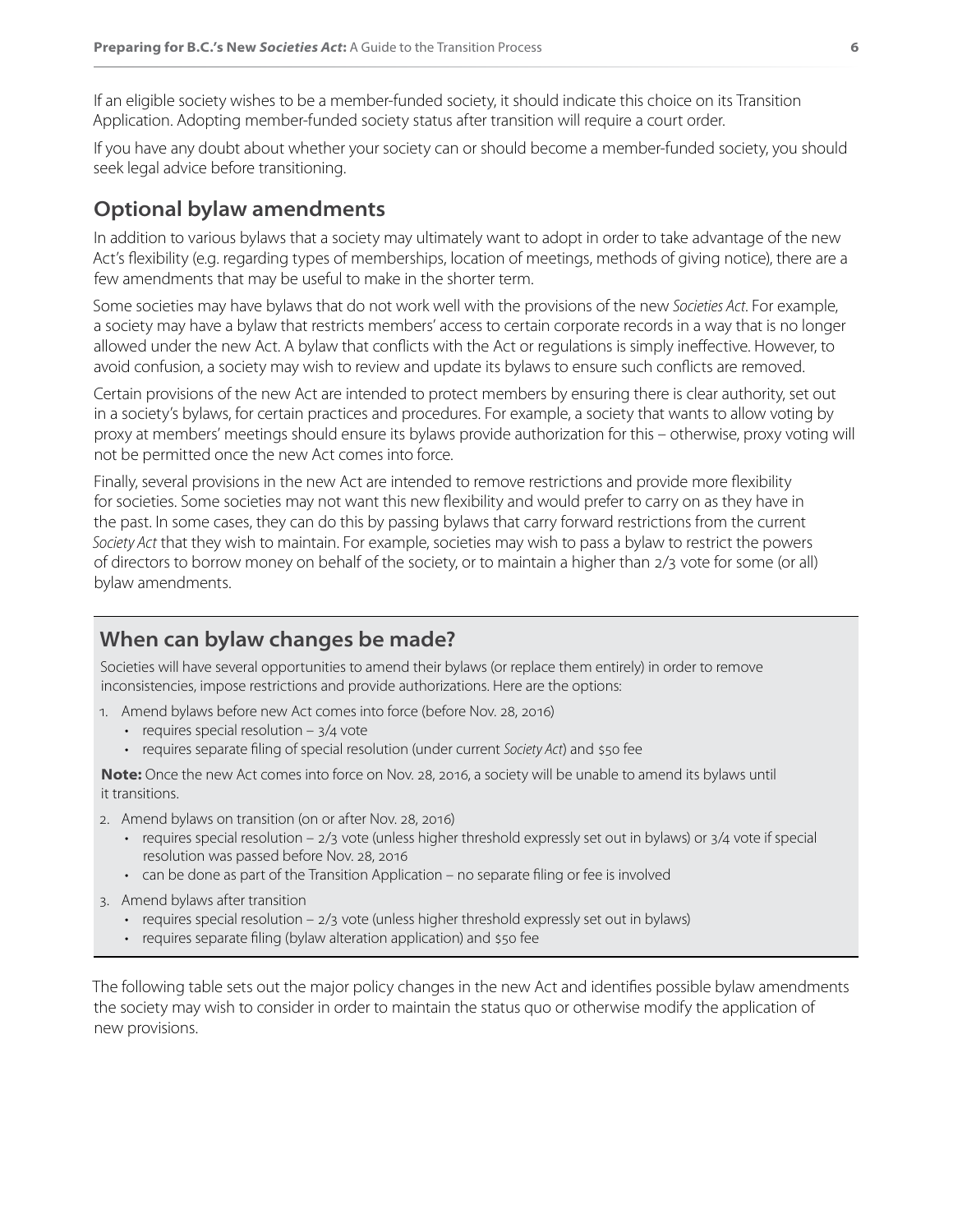## **Bylaw amendments that a society may wish to consider**

The following new/changed provisions will become effective on Nov. 28, 2016:

| <b>New Provision</b>                                                                                                                                                                                             | <b>Bylaw Amendments to Consider</b>                                                                                                                                                                                                                                                                                                |
|------------------------------------------------------------------------------------------------------------------------------------------------------------------------------------------------------------------|------------------------------------------------------------------------------------------------------------------------------------------------------------------------------------------------------------------------------------------------------------------------------------------------------------------------------------|
| Special resolution threshold: 2/3 is the "default"                                                                                                                                                               | A society that wants the new lower threshold but whose bylaws                                                                                                                                                                                                                                                                      |
| threshold for special resolutions, but different                                                                                                                                                                 | currently specify a 3/4 vote, may want to amend those bylaws to                                                                                                                                                                                                                                                                    |
| (higher) thresholds may be set by bylaw [ss. 1                                                                                                                                                                   | remove the higher threshold and adopt 2/3 for special resolutions                                                                                                                                                                                                                                                                  |
| and $11(4)$ ].                                                                                                                                                                                                   | passed after Nov. 28, 2016.                                                                                                                                                                                                                                                                                                        |
| Under the Societies Transitional Interim                                                                                                                                                                         | Alternatively, if the society does not want to have the 2/3 threshold, its                                                                                                                                                                                                                                                         |
| Regulation, any threshold other than 2/3 must                                                                                                                                                                    | bylaws would have to be amended to set a higher threshold (expressed                                                                                                                                                                                                                                                               |
| be spelled out - as a number, percentage or by                                                                                                                                                                   | as a fraction, percentage or formula) unless the bylaws do so already.                                                                                                                                                                                                                                                             |
| means of a formula - in the bylaws.                                                                                                                                                                              | A society may want to customize its bylaws to require higher than<br>ordinary thresholds for the amendment of particular bylaws, possibly as<br>an alternative approach to unalterable provisions.                                                                                                                                 |
| Access to records: Members have access to all                                                                                                                                                                    | If a society wishes to restrict member access to accounting records and                                                                                                                                                                                                                                                            |
| society records, but the bylaws may restrict                                                                                                                                                                     | records of directors' proceedings, its bylaws would have to set this out.                                                                                                                                                                                                                                                          |
| member access to accounting records and<br>records of directors' proceedings [s. 24].                                                                                                                            | A bylaw restricting member access to records (other than accounting<br>records and records of directors' proceedings) will be of no effect -<br>bylaws cannot conflict with the Act [s. 11(3)]. If the society has this type<br>of restrictive bylaw, it may want to remove or amend the bylaw to avoid<br>misleading its members. |
| Investment of funds: The society may invest                                                                                                                                                                      | By bylaw, a society could expand the permissible types of investment                                                                                                                                                                                                                                                               |
| its funds in any prudent investment, but this                                                                                                                                                                    | to include more risky ones, or could limit the nature and type of                                                                                                                                                                                                                                                                  |
| power can be expanded or limited by bylaw                                                                                                                                                                        | prudent investments available (for example, if a society did not wish to                                                                                                                                                                                                                                                           |
| $[5.33]$ .                                                                                                                                                                                                       | allow investments in a particular type of company or endeavour).                                                                                                                                                                                                                                                                   |
| Borrowing of funds: The society may borrow                                                                                                                                                                       | If the society wishes to control borrowing by its directors, the society's                                                                                                                                                                                                                                                         |
| funds, but this power may be limited by bylaw                                                                                                                                                                    | bylaws could impose requirements, such as an ordinary or special                                                                                                                                                                                                                                                                   |
| $[5.34]$ .                                                                                                                                                                                                       | resolution of members, before borrowing can occur.                                                                                                                                                                                                                                                                                 |
| Financial statements: No regulations currently                                                                                                                                                                   | If the society wishes, its bylaws could impose particular requirements                                                                                                                                                                                                                                                             |
| set out how these must be prepared [s. 35].                                                                                                                                                                      | respecting the information to be included in its financial statements.                                                                                                                                                                                                                                                             |
| Directors' terms of office: A director's term of<br>office is until the end of the next AGM after<br>his or her election or appointment, unless the<br>bylaws provide otherwise [s. 48(2)].                      | If the society wishes, its bylaws could set different terms of office, such<br>as two-year terms or staggered terms.                                                                                                                                                                                                               |
| Indemnification: Directors/senior managers<br>who are found legally liable (e.g. for<br>negligence) can be indemnified by the society<br>in certain situations, but this can be limited by<br>bylaw [ss. 63-65]. | If the society wishes, its bylaws could prohibit the payment of<br>indemnity, restrict the circumstances for its payment, or cap the<br>amounts that may be paid.                                                                                                                                                                  |
| Participation at general meetings: Members                                                                                                                                                                       | If the society wishes, its bylaws could restrict or prohibit electronic                                                                                                                                                                                                                                                            |
| may participate electronically (e.g. by means of                                                                                                                                                                 | participation at members' meetings. (The Act already specifically states                                                                                                                                                                                                                                                           |
| a conference call), but the bylaws may limit this                                                                                                                                                                | that the society is not obligated to provide the means for electronic                                                                                                                                                                                                                                                              |
| $[5.83]$ .                                                                                                                                                                                                       | participation to occur.)                                                                                                                                                                                                                                                                                                           |
| Proxy voting: Proxy voting is allowed if<br>permitted by bylaw [s. 85].                                                                                                                                          | If a society wishes to allow proxy voting, its bylaws should state this.<br>The bylaws could also establish requirements that must be complied<br>with in order for proxies to be effective.                                                                                                                                       |